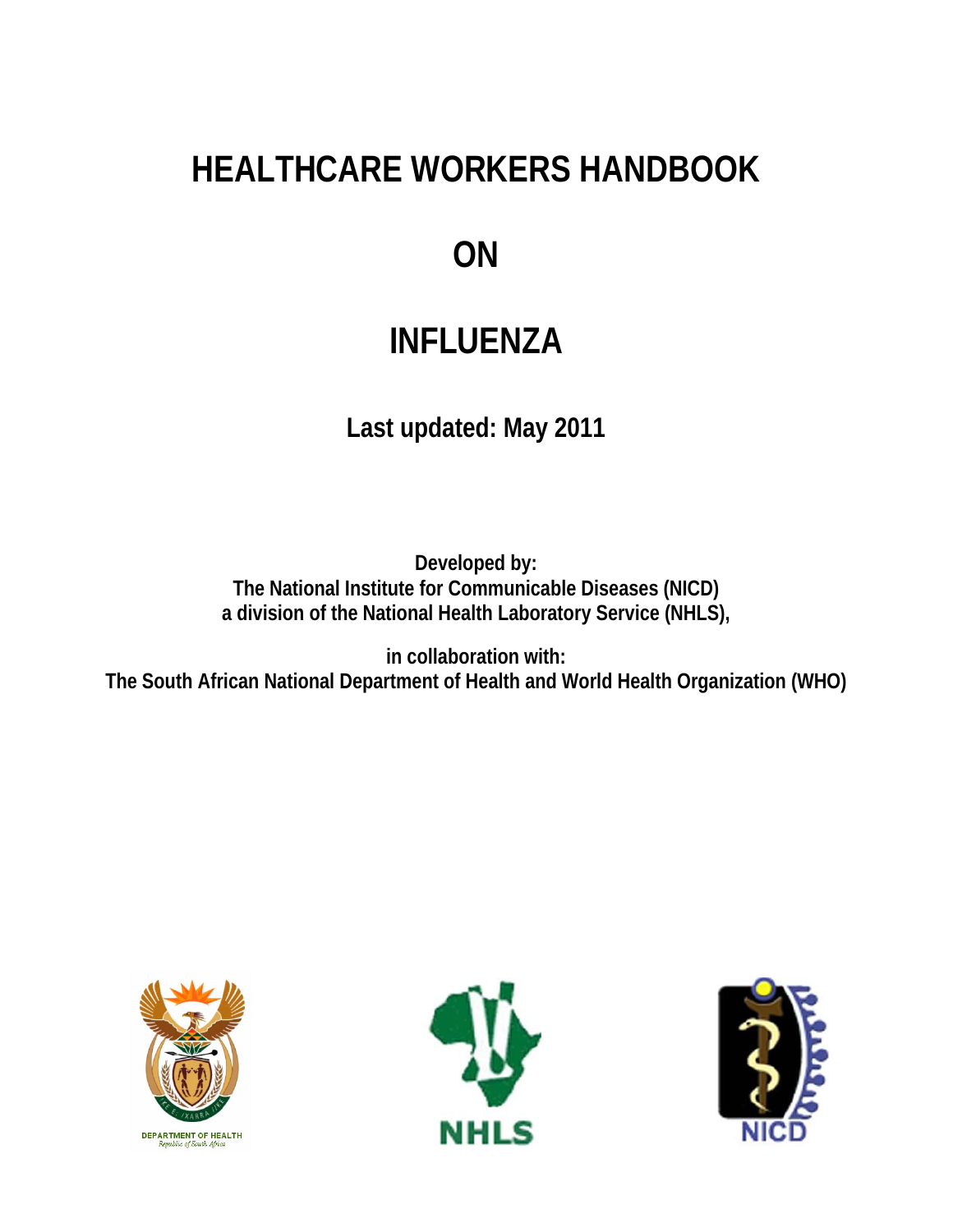# **Table of Contents**

| 1. |                                                                                                           |      |
|----|-----------------------------------------------------------------------------------------------------------|------|
|    | 1.1.                                                                                                      |      |
|    | 1.2.                                                                                                      |      |
|    |                                                                                                           |      |
| 2. |                                                                                                           |      |
|    | 2.1.                                                                                                      |      |
|    | 2.2.                                                                                                      |      |
|    | 2.3.                                                                                                      |      |
| 3. |                                                                                                           |      |
|    | 3.1.                                                                                                      |      |
|    | 3.2.                                                                                                      |      |
|    | 3.3.                                                                                                      |      |
|    | 3.3.1.                                                                                                    |      |
|    | 3.3.2.                                                                                                    |      |
|    | 3.3.3.                                                                                                    |      |
|    | 3.4.                                                                                                      |      |
| 4. |                                                                                                           |      |
|    | 4.1.                                                                                                      |      |
|    | 4.2.                                                                                                      |      |
|    | 4.3.                                                                                                      |      |
|    | 4.4.                                                                                                      |      |
|    | 4.5.                                                                                                      |      |
|    |                                                                                                           |      |
| 5. |                                                                                                           |      |
|    | 5.1.                                                                                                      |      |
|    | 5.1.1.                                                                                                    |      |
|    | 5.1.2.                                                                                                    |      |
|    | 5.1.3.                                                                                                    |      |
|    | 5.1.4.                                                                                                    |      |
|    | 5.1.5.                                                                                                    |      |
|    | 5.1.6.                                                                                                    |      |
|    | 5.2.                                                                                                      |      |
|    | 5.3.                                                                                                      |      |
|    | 5.3.1.<br>Severely ill patients.                                                                          | . 11 |
|    | 5.3.2.                                                                                                    |      |
|    | 5.3.3.                                                                                                    |      |
|    | 5.3.4.                                                                                                    |      |
|    | Patients with persistent severe or progressive disease despite appropriate antiviral treatment12<br>5.3.5 |      |
| 6. |                                                                                                           |      |
|    | 6.1.                                                                                                      |      |
|    | 6.2.                                                                                                      |      |
|    | 6.3.                                                                                                      |      |
|    | 6.4.                                                                                                      |      |
| 7. |                                                                                                           |      |
|    |                                                                                                           |      |
|    |                                                                                                           |      |
|    | Appendix 2: Summary table on management of patients with suspected or proven influenza infection16        |      |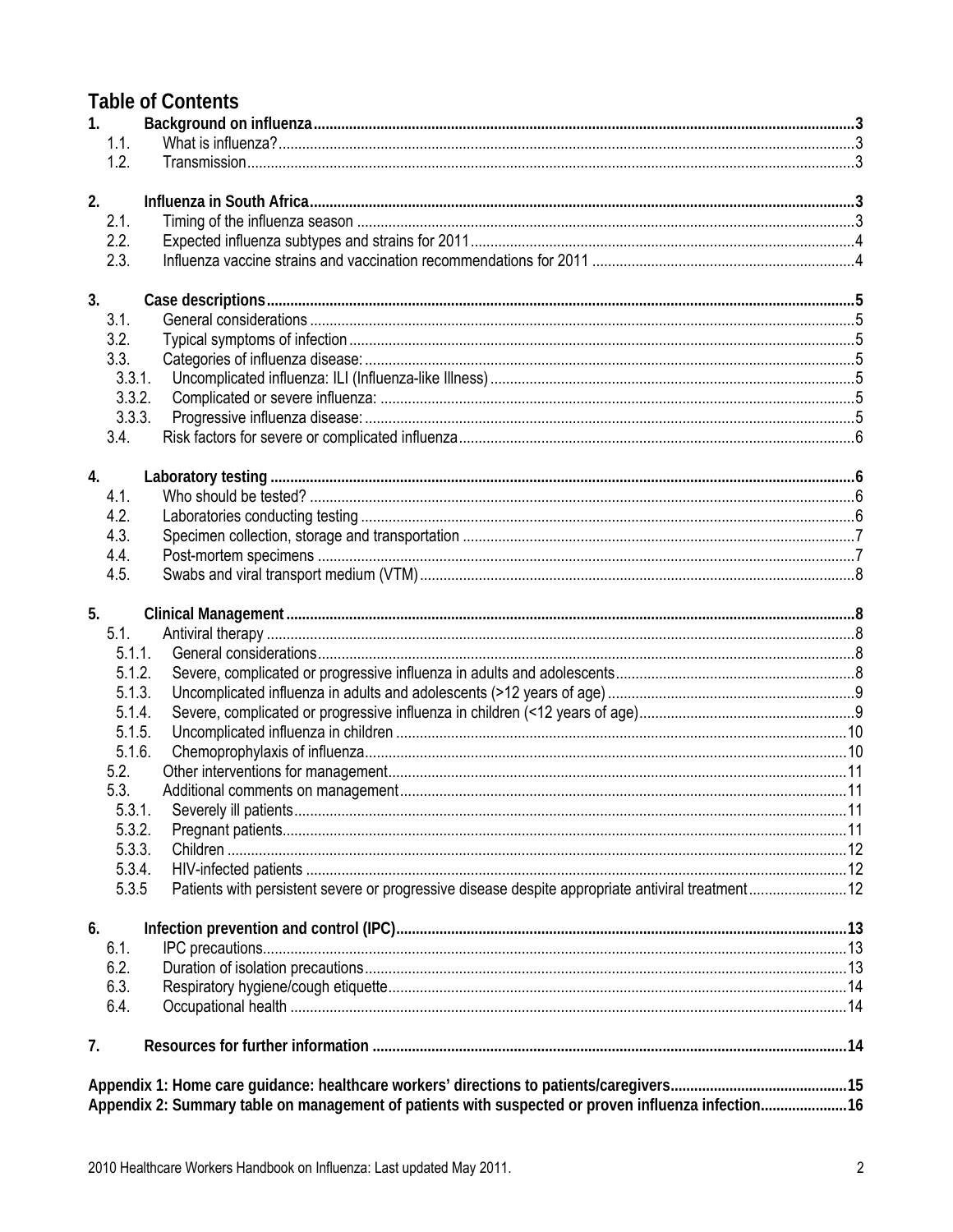## **Prefix and Disclaimer**

This advice is based on currently available information regarding human infections caused by seasonal influenza viruses. Recommendations are based predominantly on current World Health Organization (WHO) Guidelines (see section 7).

This material is intended for use by healthcare professionals. While the greatest care has been taken in the development of the document, the National Department of Health and the National Institute for Communicable Diseases of the National Health Laboratory Service do not accept responsibility for any errors or omissions. All healthcare professionals should exercise their own professional judgement in confirming and interpreting the recommendations presented in the handbook.

### **Acknowledgements**

- Previous 'Influenza Guidelines for South Africa' issued by the South African Thoracic Society in conjunction with interested stakeholders (published in 1999, revised and published in 2008).
- Expert specialists, including physicians, paediatricians and neonatologists, who provided valuable input in the drafting of these guidelines.

# <span id="page-2-0"></span>**1. Background on influenza**

### <span id="page-2-1"></span>**1.1. What is influenza?**

Influenza, commonly known as the "flu", is an acute viral infection of the respiratory tract caused by influenza viruses. There are three types of seasonal influenza viruses – A, B and C. The 2009 pandemic influenza A(H1N1) virus (hereafter referred to as A(H1N1)2009) which appeared for the first time in 2009 causing a global influenza pandemic, is now a seasonal influenza virus that co-circulates with other seasonal viruses (namely influenza A(H3N2) and influenza B viruses).

Influenza viruses can cause disease in persons of any age, but overall rates of illness are highest in children. Usually, rates of severe illness and death are highest in persons aged ≥ 65 years, children aged ≤ 2 years, women who are pregnant or postpartum (within 2 weeks after delivery) and persons of any age with underlying medical conditions (risk factors) which increase the risk for influenza-related complications. However, about one third of patients with severe A(H1N1)2009 illness requiring admission to ICU worldwide in 2009 were previously healthy persons with no identified risk factors.

# <span id="page-2-2"></span>**1.2. Transmission**

The virus is spread from person-to-person. It can be passed to other people by exposure to infected droplets expelled by coughing or sneezing that can be inhaled, or that can contaminate hands or surfaces. To prevent spread, people who are ill should:

- Practice cough etiquette by covering their mouth and nose with a disposable tissue when coughing or sneezing, then discarding the tissue in a receptacle and performing hand hygiene (washing hands with soap and water or the use of an alcohol-based hand rub)
- Stay home when they are unwell and keep some distance from healthy people, as much as possible.

The incubation period for influenza is 1-4 days (average 2 days). Most persons ill with influenza shed virus from a few days before symptoms begin through 5 – 10 days after illness onset. However, young children can be infectious for > 10 days after illness onset; adults with severe disease may also shed virus for > 10 days, and severely immunocompromised persons can shed virus for weeks or months.

# **2. Influenza in South Africa**

### <span id="page-2-4"></span><span id="page-2-3"></span>**2.1. Timing of the influenza season**

The South African influenza season for 2011 has officially started in epidemiologic week 18 (week starting 2 May). Weekly surveillance reports on current influenza activity in South Africa are available via the NICD website ([www.nicd.ac.za](http://www.nicd.ac.za/)).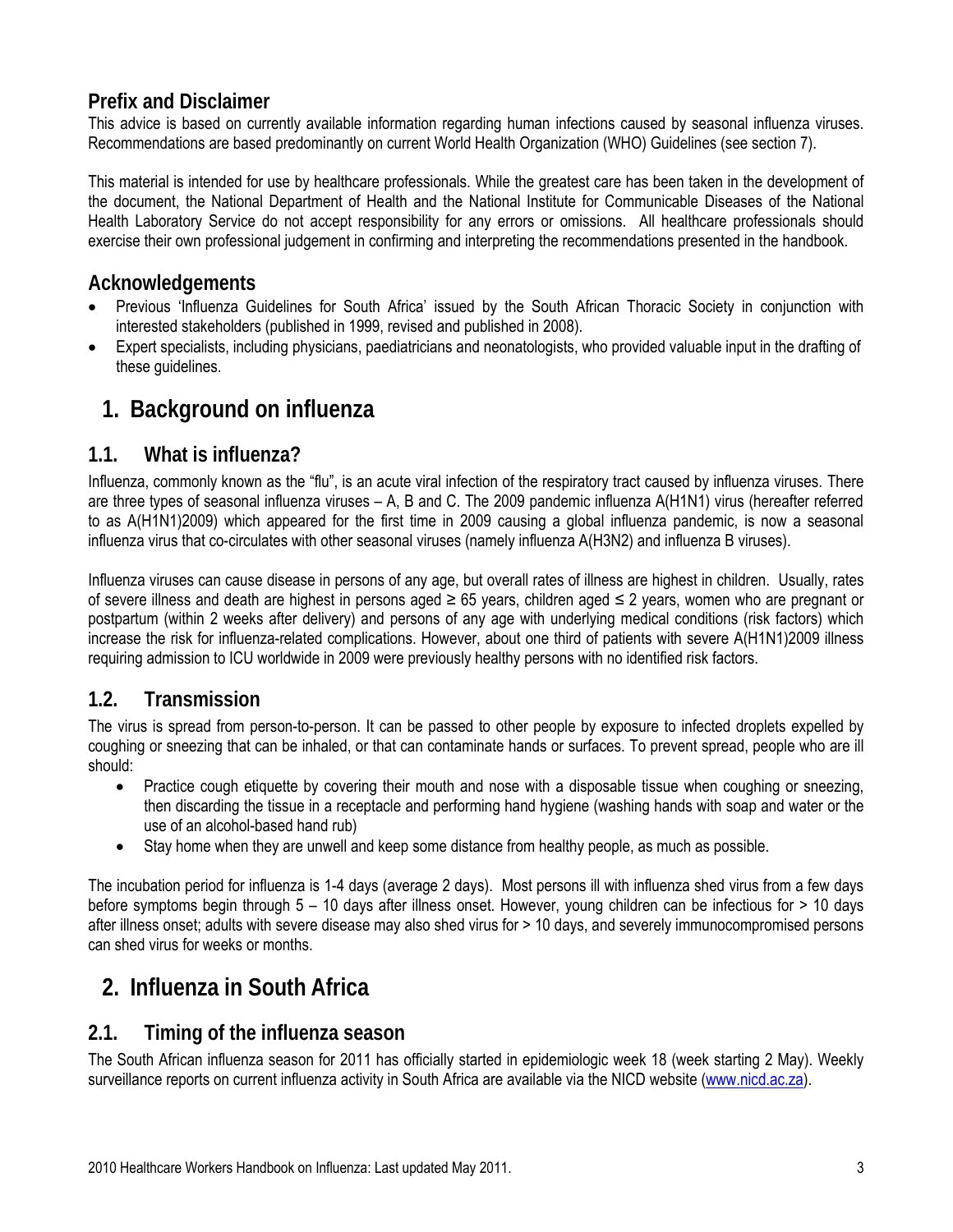# <span id="page-3-0"></span>**2.2. Expected influenza subtypes and strains for 2011**

Seasonal influenza occurs annually, with the circulating strains changing regularly. In the 2010 South Africa influenza season, influenza B was the predominant subtype followed by influenza A(H3N2) and then A(H1N1)2009. It is difficult to predict which subtype/s or strain/s will predominate in the 2011 influenza season.

### <span id="page-3-1"></span>**2.3. Influenza vaccine strains and vaccination recommendations for 2011**

Vaccination with the trivalent influenza vaccine (TIV) is recommended, where applicable. The formulation for the trivalent vaccine as recommended by the World Health Organization for the 2011 Southern Hemisphere influenza season is as follows:

- an A/California/7/2009 (H1N1)-like virus;
- an A/Perth/16/2009 (H3N2)-like virus; and
- a B/Brisbane/60/2008-like virus.

The TIV is already available in both the public sector (at designated clinics and hospitals) and the private sector (at pharmacies, certain healthcare facilities, etc).

'Recommendations pertaining to the use of viral vaccines: Influenza 2011' has been published in the February 2011 edition of the South African Medical Journal (access at: http://www.samj.org.za/index.php/samj/article/viewFile/4647/3083). The recommended indications for influenza vaccination include:

- 1. Persons (adults/children) at high risk for influenza and its complications due to underlying medical conditions and who are receiving regular medical care for conditions such as chronic pulmonary and cardiac diseases, chronic renal disease, diabetes mellitus and similar metabolic disorders, individuals who are immunosuppressed (incl. HIVinfected persons with CD4 counts >100 cells/ $\mu$ l) and individuals who are morbidly obese (BMI  $\geq$  40).
- 2. Pregnant women (irrespective of stage of pregnancy).
- 3. Residents of old-age homes, chronic care and rehabilitation institutions
- 4. Children (<18 years) on long-term aspirin therapy
- 5. Medical and nursing staff responsible for the care of high-risk cases
- 6. All persons over the age of 65 years
- 7. Any persons wishing to protect themselves from the risk of contracting influenza, especially in industrial settings where large-scale absenteeism could cause significant economic losses.

The National Department of Health has launched a mass influenza vaccination campaign in the public health sector targeting groups at higher risk for severe disease, which include:

- 1. Adults or children at high risk for influenza-related complications because of underlying medical conditions including: chronic pulmonary disease (including asthma), cardiovascular disease (except hypertension), renal, hepatic, neurologic, haematologic or metabolic disorders (including diabetes mellitus), morbid obesity (BMI ≥40), and immunosuppression (including HIV-infected persons with CD4 counts > 100 cells/μl)
- 2. Pregnant women irrespective of stage of pregnancy
- 3. Children aged 6 months to 4 years (59 months)
- 4. Residents of old-age (nursing) homes and other chronic care or rehabilitation facilities
- 5. Children aged 6 months to 18 years on long-term aspirin therapy
- 6. All persons aged ≥ 65 years

The TIV is an inactivated vaccine, and has a well-established safety record. It is safe for use in pregnancy and in children ≥6 months of age. Contraindications to the administration of TIV include:

- Persons with a history of anaphylaxis (severe allergic/hypersensitive reactions) following receipt of any vaccine component including: eggs, neomycin or polymixin antibiotics
- Persons with a history of severe reaction to previous influenza vaccination
- Persons who developed Guillain-Barrè syndrome within 6 weeks of receiving an influenza vaccine
- Children <6 months of age.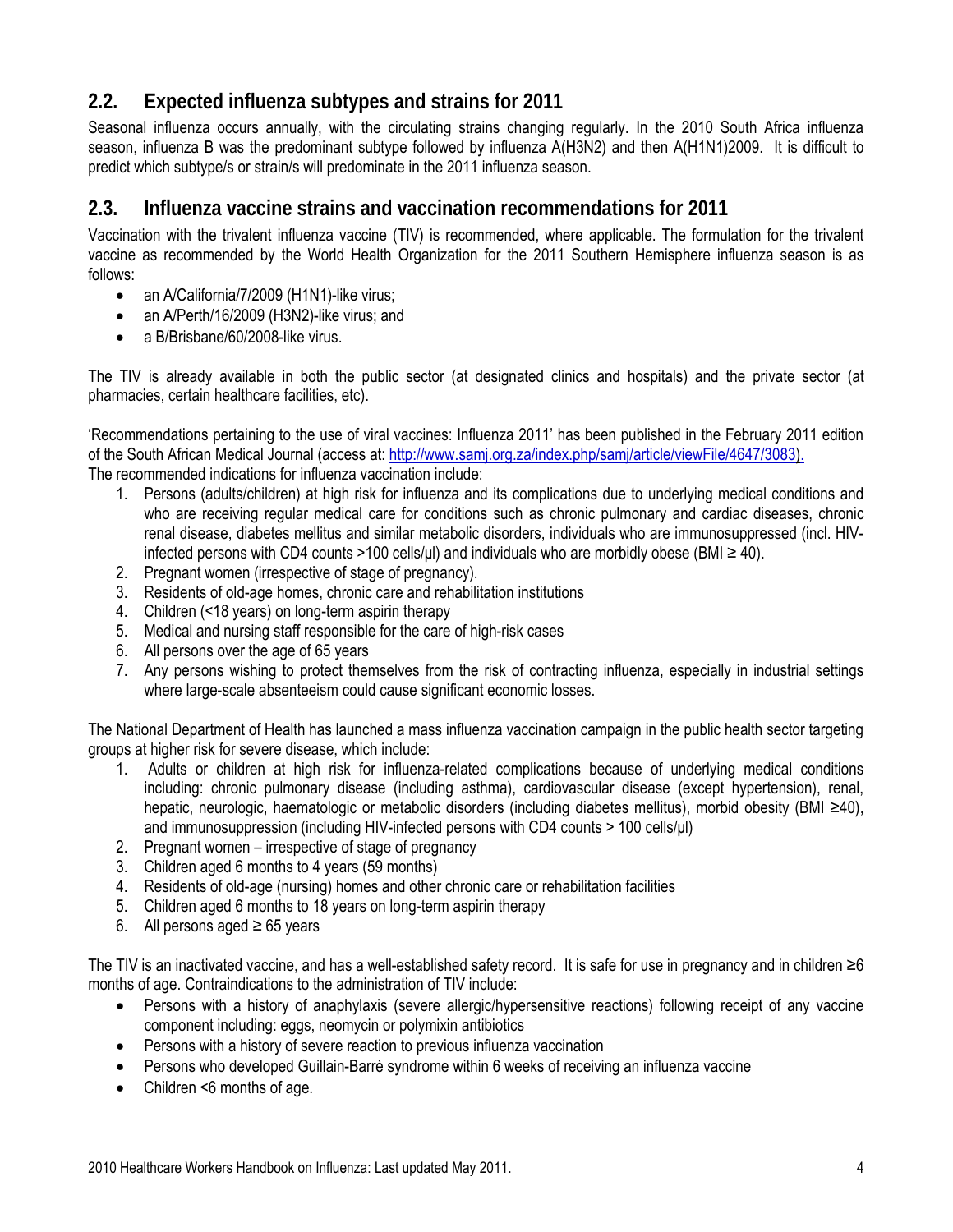# <span id="page-4-0"></span>**3. Case descriptions**

# <span id="page-4-1"></span>**3.1. General considerations**

During the influenza season, influenza must be considered in the differential clinical diagnosis of febrile patients as well as patients presenting with respiratory symptoms who may not have fever.

# <span id="page-4-2"></span>**3.2. Typical symptoms of infection**

The symptoms of influenza are non-specific. A spectrum of illness ranging from asymptomatic infection or uncomplicated upper respiratory tract disease to serious complicated illness (which may include exacerbation of other underlying conditions, severe viral pneumonia or multi-organ failure) can occur. The most common symptoms include: cough, fever, sore throat, malaise and headache. In some cases there may be gastrointestinal symptoms (nausea, vomiting and/or diarrhoea); these are more common in children than adults and in those infected with A(H1N1)2009. Among children, otitis media has been reported commonly with influenza illness. Uncomplicated influenza illness resolves after 3-7 days in most persons, although cough and malaise can persist for >2 weeks.

# <span id="page-4-3"></span>**3.3. Categories of influenza disease:**

For the purposes of clinical management, the WHO have categorised influenza disease as follows:

### <span id="page-4-4"></span>**3.3.1. Uncomplicated influenza: ILI (Influenza-like Illness)**

- i. An individual with recent onset of an influenza-like illness (ILI), which may include fever ≥380C PLUS ONE OR MORE of the following: acute respiratory symptoms (sore throat, rhinorrhoea/nasal congestion), headache, myalgia, malaise, diarrhoea/vomiting (more common in children) **PLUS absence of evidence of lower respiratory tract disease (shortness of breath or dyspnoea)**
- ii. Elderly and immunosuppressed individuals with uncomplicated illness may present with atypical symptoms and absence of fever.

### <span id="page-4-5"></span>**3.3.2. Complicated or severe influenza:**

- i. Presenting clinical (e.g. dyspnoea, tachypnoea, hypoxia) and/or radiological signs of lower respiratory tract disease (e.g. pneumonia)
- ii. Presence of extrapulmonary complications, including: CNS involvement (encephalopathy, encephalitis), severe dehydration, myositis/rhabdomyolysis, myocarditis, secondary complications (renal failure, multi-organ failure, septic shock).
- iii. Exacerbation of underlying chronic disease, including: asthma, chronic obstructive pulmonary disease (COPD), chronic hepatic or renal insufficiency, diabetes, other cardiovascular conditions (e.g. congestive cardiac failure).
- iv. Other conditions/clinical presentations requiring hospital admission for clinical management (including secondary bacterial pneumonia, usually *Streptococcus pneumoniae*, *Staphylococcus aureus and Streptococcus pyogenes*).

### <span id="page-4-6"></span>**3.3.3. Progressive influenza disease:**

Patients who initially present with uncomplicated influenza may progress to severe disease; progression can be rapid (within 24 hours). Indicators of progression include:

- Symptoms and signs suggesting oxygen impairment or cardiopulmonary insufficiency:
	- o Shortness of breath (with activity or at rest), dyspnoea, tachypnoea, cyanosis, bloody or purulent sputum, chest pain, hypotension;
	- o Children: fast or laboured breathing;
	- o Hypoxia (as indicated by pulse oximetry or arterial blood gas).
- Symptoms and signs suggesting CNS complications: altered mental status (including confusion), unconsciousness, drowsiness, recurring/persistent seizures, severe weakness or paralysis.
- Evidence of sustained viral replication or secondary bacterial infection based on laboratory testing or clinical signs (e.g. persistent/recurrent high fever and other symptoms beyond 3 days without signs of resolution).
- Severe dehydration.

2010 Healthcare Workers Handbook on Influenza: Last updated May 2011. 5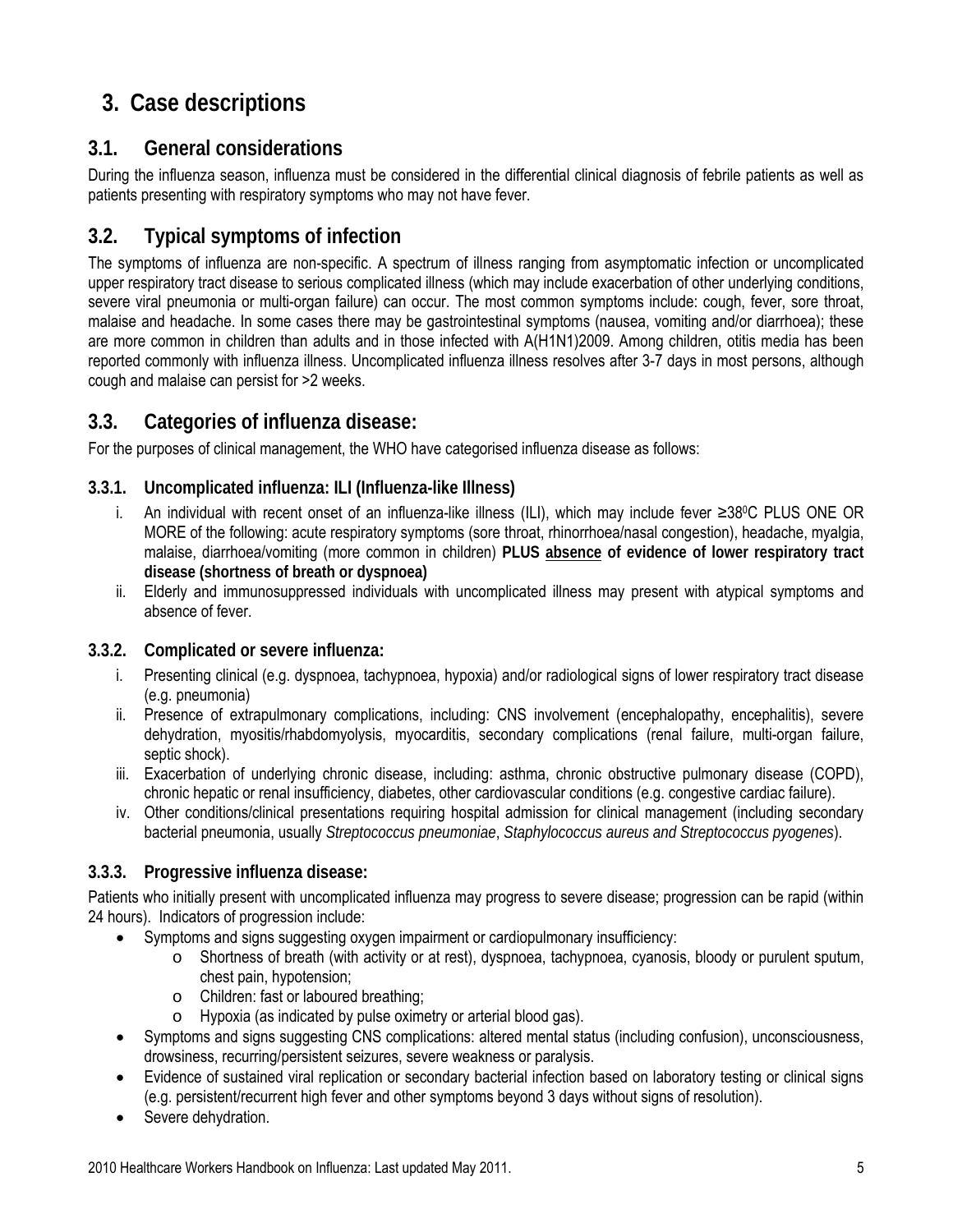# <span id="page-5-0"></span>**3.4. Risk factors for severe or complicated influenza**

Certain groups of patients with influenza infection are at higher risk of developing severe or complicated disease. However, it should be borne in mind that influenza infection in any patient can result in severe/complicated illness, and that a third of severely ill patients admitted to ICUs with A( H1N1)2009 were previously healthy persons not belonging to any known risk group.

Risk groups for severe/complicated disease, for seasonal and A(H1N1)2009 influenza include:

- Infants and young children (particularly <2 years of age)
- Pregnant women (at all stages of pregnancy, including the first two weeks of the post-partum period). It appears that women in the second- and third-trimesters of pregnancy have the highest risk.
- Persons of any age with chronic diseases, including:
	- o Pulmonary diseases (e.g. asthma, COPD)
	- o Cardiac diseases, except for hypertension (e.g. congestive cardiac failure)
	- o Metabolic disorders (e.g. diabetes)
	- o Renal disease
	- o Hepatic disease
	- o Certain neurologic and neurodevelopmental conditions, including: disorders of the brain, spinal cord, peripheral nerve, and muscle such as cerebral palsy; epilepsy (seizure disorders); stroke; mental retardation; moderate to severe developmental delay; muscular dystrophy; or spinal cord injury.
	- o Haemoglobinopathies (e.g. sickle cell disease)
	- o Immunosuppression (e.g. HIV, persons on immunosuppressive medication, malignancy)
- Persons ≤18 years receiving chronic aspirin therapy
- Persons aged  $\geq 65$  years
- Persons who are morbidly obese (i.e. BMI ≥40).

# **4. Laboratory testing**

# <span id="page-5-2"></span><span id="page-5-1"></span>**4.1. Who should be tested?**

Laboratory testing of uncomplicated illness (patients who fit the ILI case definition) is **NOT** recommended, as it provides very little advantage to the clinical management of individual patients. Testing is recommended for the following patients:

- Patients who meet the criteria for complicated or severe influenza, where a laboratory diagnosis will assist in patient management, or patients hospitalised due to a lower respiratory tract infection where no other explanation for illness is evident and influenza forms part of the differential diagnosis.
- Patients at risk for developing complicated or severe influenza (as per list under section 3.4) AND who are symptomatic should be considered for testing if it will guide clinical management.
- Clusters of cases where a diagnosis of the cause of the outbreak is needed (e.g. within institutions such as healthcare facilities, nursing homes). First 2-3 cases to be tested, thereafter testing not required.
- An individual who has died where influenza is suspected as the cause of death.

**Important note**: **Initial treatment decisions should be based on clinical presentation and should NOT be delayed pending laboratory confirmation of influenza.**

Note: These recommendations for laboratory testing do not apply to surveillance activities managed by the NICD (e.g. Viralwatch, SARI surveillance programme), and testing should continue as guided by those individual surveillance programmes.

# <span id="page-5-3"></span>**4.2. Laboratories conducting testing**

NICD is no longer offering routine diagnostic tests for influenza outside of the established surveillance programmes at specific sites. Diagnostic capacity to test for influenza virus and/or serotyping has now been established in various publicand private-sector laboratories throughout the country.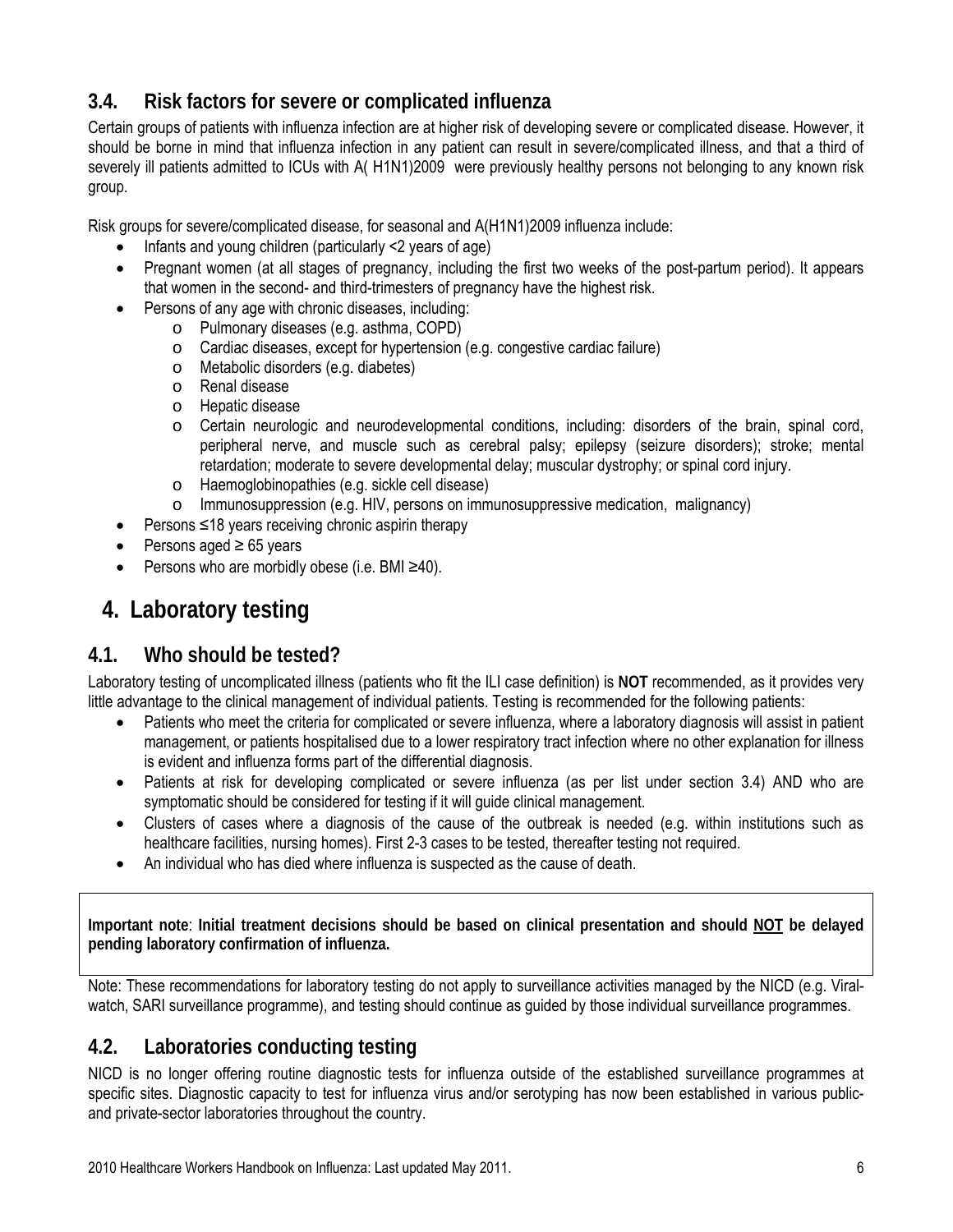Clinicians are urged to discuss with their facility's designated laboratory about:

- where specimens should be referred to,
- the specific test that will be conducted by that laboratory and the interpretation  $\pm$  limitations thereof, and
- the cost implications to the hospital/patient/medical aid.

In line with WHO recommendations, molecular diagnostics are currently the method of choice for influenza virus. The sensitivity and specificity of currently available rapid-point-of-care or immunofluorescence tests designed for direct detection of influenza A viruses are low and therefore not recommended at present.

### <span id="page-6-0"></span>**4.3. Specimen collection, storage and transportation**

- i. Wear appropriate personal protective equipment, including a medical mask and non-sterile gloves; wear eye-visors or goggles or a face shield if procedures include a risk of splash to the face. When performing specimen-collection procedures that may generate aerosols (e.g. aspiration or open suctioning of the respiratory tract), a particulate respirator (e.g. N95 respirator) must be worn, in addition to gloves, eye-visors/goggles or a face shield.
- ii. Swab each nostril with a single swab, or swab the throat, or do both. If taking specimens from both nostrils and throat on the same patient, use a single swab for both nostrils and a second swab for the throat. (Use only dacron or rayon swabs. Wooden swabs are not suitable for testing). Place the swab/s into a container of viral transport medium (VTM); if both nasal and throat swabs are taken on a patient, these can be placed into the same VTM container.
- iii. If using the Virocult ® specimen collection and transport device, remove the swab from its holder and swab the nostrils/throat. Place the swab into the transport tube, secure the cap, and squeeze the end of the tube around the sponge to ensure complete wetting of the swab tip.
- iv. Complete the specimen request form with the following details: patient name, health facility (where appropriate), healthcare worker's name and contact numbers, lab name, contact person, telephone and fax number for receipt of results, and clinical details.
- v. Transport specimens directly to the appropriate laboratory (see section 3.1). The specimens must be transported at 40C if transport is expected to be delayed.

The following additional information should also be taken into account regarding specimen collection:

- Specimens for virus isolation or for detection of viral nucleic acids or antigens should be taken preferably during the first three days after onset of clinical symptoms, but may be taken up to a week after onset or even later in severely ill or immunocompromised patients or children.
- Specimens should preferably be taken prior to commencement of antivirals.
- Nasopharyngeal swabs may be collected instead of nose and throat swabs. Swabs pose a lower risk of transmitting infection to healthcare workers than do nasopharyngeal aspirates (NPA) or nasal washes, both of which may generate aerosols. Healthcare workers performing nasopharyngeal swabs should practice appropriate infection prevention and control measures (see section 6.1 below).
- In addition to swabs from the upper respiratory tract, invasive procedures such as bronchoalveolar lavage/ bronchial aspirate or lung biopsy can be performed for the diagnosis of influenza infection of the lower respiratory tract where clinically indicated.
- Results of all diagnostic tests for influenza are dependent upon several factors (including specimen type and quality of specimen collection, timing of collection, storage and transport conditions), such that false-negative results may be obtained. When clinical suspicion is high, clinicians must consider repeat/serial testing.

### <span id="page-6-1"></span>**4.4. Post-mortem specimens**

A variety of specimens can be collected post-mortem; all specimens (swabs/tissue) need to be placed directly into viral transport medium. Suitable specimens include:

- Nasal, nasopharyngeal and throat swabs
- If consent has been given for a post-mortem, tissues that may be sampled include lung, trachea (proximal and distal), nasopharynx (best done from a supratentorial approach with removal en bloc), liver, brain and kidneys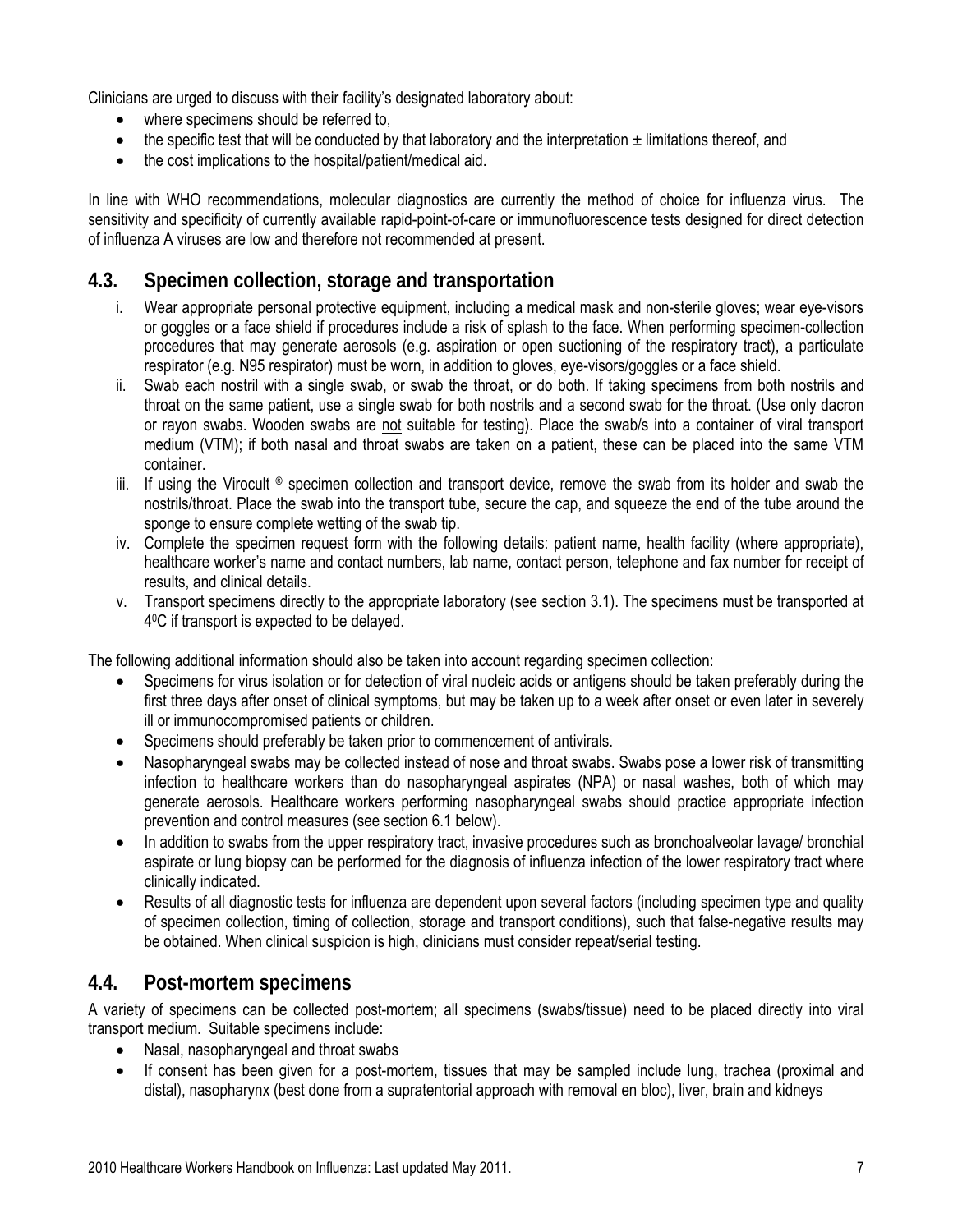If consent for a full post-mortem is not forthcoming, the attending clinician should consider a para-mortem Trucut lung biopsy. Other organs which may be sampled using a Trucut biopsy needle include spleen, bone marrow and liver.

### <span id="page-7-0"></span>**4.5. Swabs and viral transport medium (VTM)**

- 1. Wooden swabs are not suitable for respiratory virus PCR. Please use dacron or rayon swabs.
- 2. All specimens must be transported in VTM as instructed above.
- 3. The appropriate swabs and VTM may be obtained from your local laboratory.
- 4. Laboratories should stock VTM and the appropriate swabs, which may be obtained through their usual suppliers.

| Product                  | Hank's based viral transport medium<br>(VTM) Supplied in 4ml Sarstead<br>tubes | Hank's based viral transport medium<br>(RTS) Supplied in 4ml Sarstead<br>tubes | Dacron<br>rayon<br>swabs  | VIROCULT <sup>®</sup> specimen<br>collection and transport<br>device |
|--------------------------|--------------------------------------------------------------------------------|--------------------------------------------------------------------------------|---------------------------|----------------------------------------------------------------------|
|                          |                                                                                | This product is stable at room<br>temp and need not be refrigerated            |                           |                                                                      |
| Oracle $#$<br>(for NHLS) | P01R0259                                                                       | P02H0881                                                                       |                           |                                                                      |
| Supplier                 | <b>Highveld Biological</b>                                                     |                                                                                | Pro-Gen Diagnostics       |                                                                      |
| Contact                  | Tel: 011-608-3508.                                                             |                                                                                | Tel: 011-467-7510.        |                                                                      |
| details                  | Email: elke@hibi.co.za                                                         |                                                                                | Email: info@pro-gensa.com |                                                                      |
|                          | Web: www.highveldbiological.com                                                |                                                                                | Web: www.pro-gensa.com    |                                                                      |

# **5. Clinical Management**

### <span id="page-7-2"></span><span id="page-7-1"></span>**5.1. Antiviral therapy**

### <span id="page-7-3"></span>**5.1.1. General considerations**

As of December 2010, the antiviral susceptibilities of circulating influenza viruses are:

| Influenza virus        | Oseltamivir | Zanamivir   | M <sub>2</sub> Inhibitors <sup>t</sup> |
|------------------------|-------------|-------------|----------------------------------------|
| Influenza A (H1N1)2009 | Susceptible | Susceptible | Resistant                              |
| Influenza A (H3N2)     | Susceptible | Susceptible | Resistant                              |
| Influenza B            | Susceptible | Susceptible | Resistant                              |

**†**Amantadine and rimantadine; not recommended currently.

Antiviral therapy has been shown to reduce the duration and severity of influenza illness, and early antiviral therapy can reduce the risk for severe illness or death related to influenza. Oseltamivir and zanamivir are the recommended antiviral agents, since surveillance and resistance data indicate that >99% of currently circulating influenza virus strains are sensitive to these agents.

Infections with oseltamivir-resistant influenza B and A(H1N1)2009 viruses have been documented, but remain very uncommon. The largest proportion of these cases has occurred in severely immunocompromised patients, particularly bone marrow or haemopoetic stem cell transplant patients on immunosuppressive chemotherapy. Fortunately, the majority of these oseltamivir-resistant strains have been susceptible to zanamivir.

### <span id="page-7-4"></span>**5.1.2. Severe, complicated or progressive influenza in adults and adolescents**

Treatment with oseltamivir should be started as soon as possible and must NOT be delayed pending laboratory confirmation of influenza. Starting treatment within 48 hours of onset of symptoms is of greater benefit, but later initiation of treatment may also be effective and therefore ALL patients with severe or progressive illness should receive oseltamivir. This applies to all patient groups, including: pregnant and postpartum women up to 2 weeks following delivery, and breastfeeding women.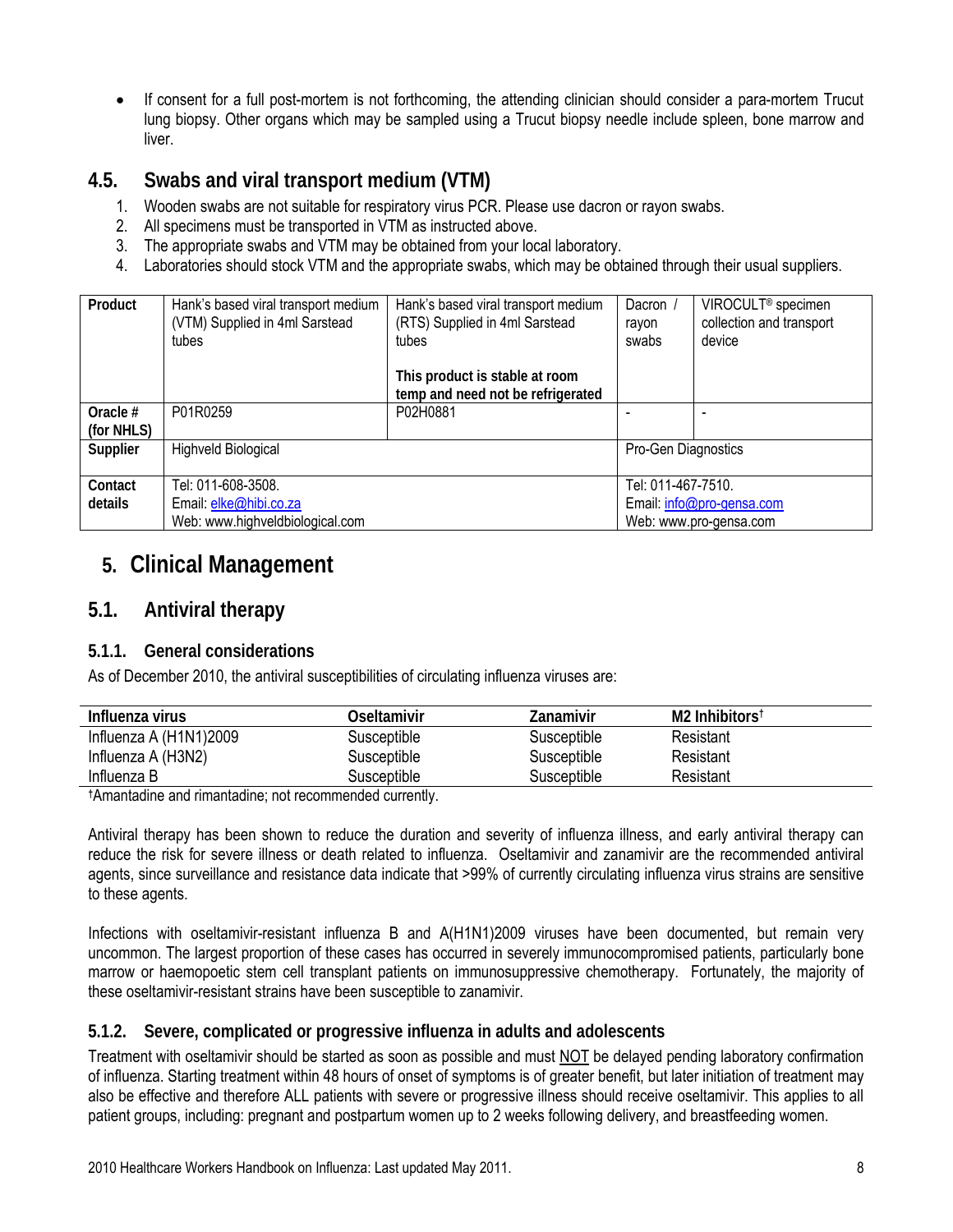- **Oseltamivir** 
	- o Standard dose and duration: 75mg twice daily orally for 5 days
	- $\circ$  Higher doses of oseltamivir (150 mg twice daily orally) and longer duration of treatment (7 to 10 days) may be appropriate (particularly in critically ill patients), although there is no clinical trial evidence confirming benefit. There is safety data to support treatment with higher doses, but care must be taken when treating patients with renal impairment. There is insufficient safety data for doses higher than 75 mg twice daily in pregnancy.
	- o For patients unable to swallow capsules, methods for preparation of an oral suspension are described in instructions from manufacturers (refer to package insert). Where suitable suspending agents or diluents containing preservatives are not available, capsules can be opened and mixed with a measured volume of water (e.g. one teaspoon) immediately before administration. Such suspensions may be administered via nasogastric/orogastric tubes in mechanically ventilated patients. (Reference: Health Protection Agency; Summary of prescribing guidance for the treatment and prophylaxis of influenza-like illness. 18 December 2009. Access at http://www.hpa.org.uk/web/HPAwebFile/HPAweb\_C/1243581475043).
	- o Adverse effects: nausea, vomiting, abdominal pain, diarrhoea, headache and conjunctivitis are the most commonly reported. Rash is uncommon. Other adverse effects that have been reported include: hepatitis, arrhythmias, neuropsychiatric disorders (in children and adolescents), visual disturbances, Stevens-Johnson syndrome and toxic epidermal necrolysis.
	- o Renal impairment requires a dose adjustment based on creatinine clearance as follows:

| GFR (ml/min)      | Recommended dose of oseltamivir treatment |
|-------------------|-------------------------------------------|
| >30               | 75 mg twice daily                         |
| $>$ 10 to 30      | 75 mg once daily                          |
|                   | Seek specialist advice                    |
| Dialysis patients | Seek specialist advice                    |

- **Zanamivir** 
	- $\circ$  Treatment with zanamivir is indicated in patients where oseltamivir-resistant influenza is demonstrated or highly suspected.
	- o Standard dose and duration: two inhalations (i.e. 2 x 5mg) twice daily for 5 days
	- o Zanamivir contains lactose (powder for inhalation) and must NOT be administered by a nebuliser. It may also interfere with ventilator functioning in ventilated patients.
	- o Adverse effects are very rare and include: bronchospasm, respiratory impairment, angioedema, urticaria, and rash. Neuropsychiatric disorders have also been reported (especially in children and adolescents).

### <span id="page-8-0"></span>**5.1.3. Uncomplicated influenza in adults and adolescents (>12 years of age)**

Patients with uncomplicated illness due to confirmed/strongly suspected influenza infection do NOT ordinarily require antiviral therapy. However, patients with uncomplicated illness who are in a risk group (see 3.4 above) DO require treatment with oseltamivir as soon as possible. Treatment recommendations are as detailed in section 5.1.2. above.

### <span id="page-8-1"></span>**5.1.4. Severe, complicated or progressive influenza in children (<12 years of age)**

General considerations:

- Treatment with oseltamivir should be started as soon as possible and must NOT be delayed pending laboratory confirmation of influenza. Starting treatment within 48 hours of onset of symptoms is of greater benefit, but later initiation of treatment may also be effective and therefore ALL patients with severe or progressive illness should receive oseltamivir. This applies to all children, including neonates and infants.
- Routine childhood vaccination schedule must be kept up to date. Secondary bacterial pneumonia is an important cause of morbidity and death in influenza, and *Streptococcus pneumoniae* is one of the leading causes of secondary bacterial pneumonia. All children aged less than 2 years should be vaccinated with the pneumococcal conjugate vaccine (PCV7) if not previously done.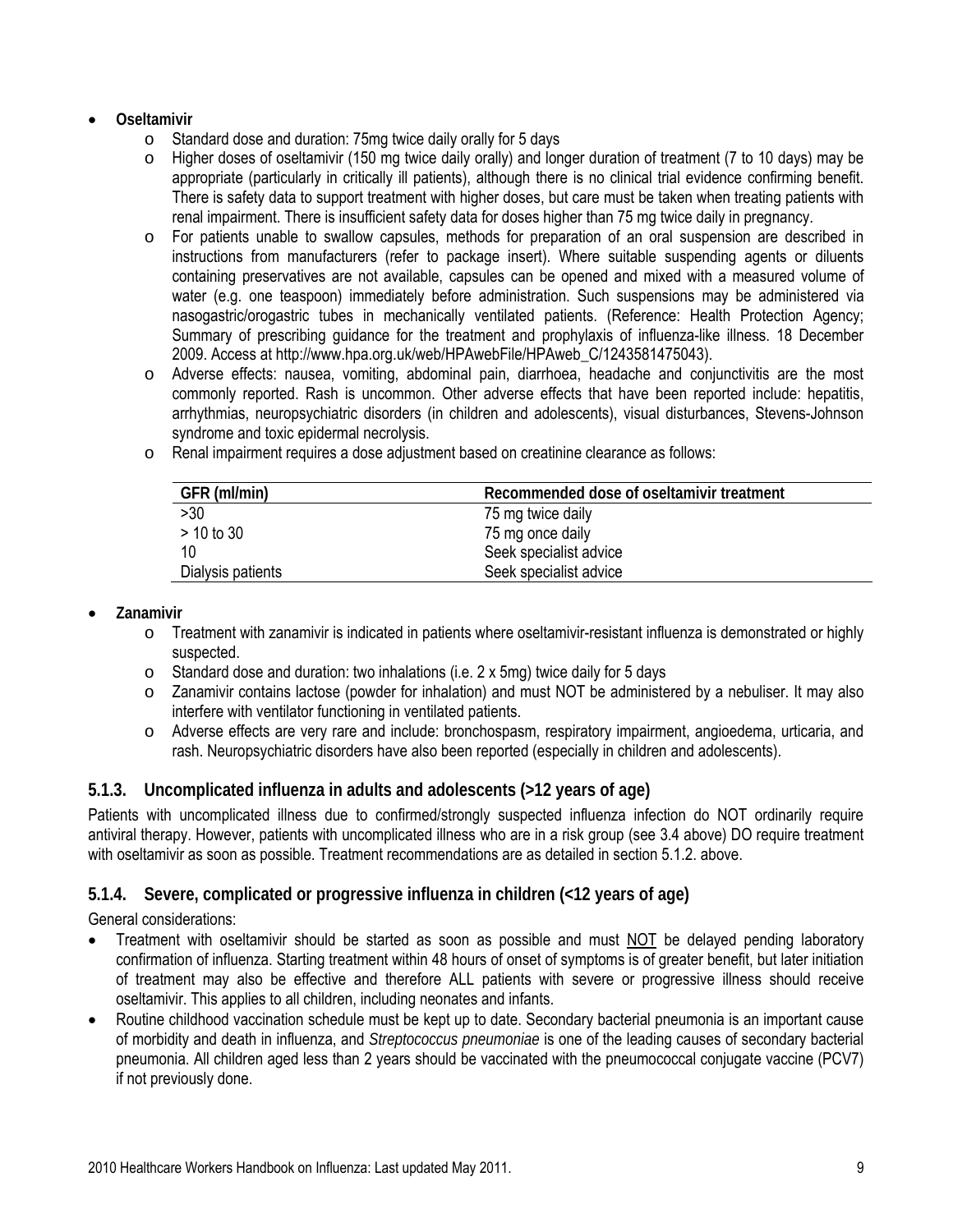Recommended doses and duration of oseltamivir therapy for children less than 1 year of age are as follows:

| Aae                            | Dose                | Duration of therapy |
|--------------------------------|---------------------|---------------------|
| Premature neonates (<38 weeks) | mg/kg twice daily   | 5 davs              |
| Infants $0 - 12$ months        | 3 mg/kg twice daily | davs د              |

| Recommended doses and duration of oseitamivir therapy for children 1 to 12 years of age are as follows: |                   |                     |  |
|---------------------------------------------------------------------------------------------------------|-------------------|---------------------|--|
| Weight                                                                                                  | Dose              | Duration of therapy |  |
| 15 kg or less                                                                                           | 30 mg twice daily | 5 days              |  |
| $15 - 23$ kg                                                                                            | 45 mg twice daily | 5 days              |  |
| $24 - 40$ kg                                                                                            | 60 mg twice daily | 5 days              |  |
| >40 kg                                                                                                  | 75 mg twice daily | 5 days              |  |

Recommended doses and duration of oseltamivir therapy for children 1 to 12 years of age are as follows:

Considerations for treatment with oseltamivir:

- Lower doses should be considered for infants who are not receiving regular oral feedings and/or those who have a concomitant medical condition which is expected to reduce renal function significantly.
- Capsule contents can be added to a sweet liquid / soft food immediately before administration to disguise bitter taste; syrup, condensed milk, yoghurt, sugar dissolved in water, or other sweet liquids/foods may be used. Open capsule/s and pour contents into a small amount of the liquid/food (one teaspoon maximum). Stir the mixture and ensure that the entire mixture is given to the patient. The mixture must be given immediately after its preparation. (Reference: Health Protection Agency; Summary of prescribing guidance for the treatment and prophylaxis of influenza-like illness. 18 December 2009. Access at [http://www.hpa.org.uk/web/HPAwebFile/HPAweb\\_C/1243581475043\)](http://www.hpa.org.uk/web/HPAwebFile/HPAweb_C/1243581475043).
- Methods for preparation of an oral suspension using capsules are described in instructions from manufacturers (refer to package insert). Where suitable suspending agents or diluents containing preservatives are not available, capsules can be opened and mixed with a measured volume of water (e.g. one teaspoon) immediately before administration.
- Adverse effects: nausea, vomiting, abdominal pain, diarrhoea, headache and conjunctivitis are the most commonly reported. Rash is uncommon. Other adverse effects that have been reported include: hepatitis, arrhythmias, neuropsychiatric disorders (in children and adolescents), visual disturbances, Stevens-Johnson syndrome and toxic epidermal necrolysis.

Considerations for treatment with zanamivir:

- o Treatment with zanamivir is indicated in patients where oseltamivir-resistant influenza is demonstrated or highly suspected. Zanamivir is only indicated for use in persons aged ≥5 years.
- o Standard dose and duration: two inhalations (i.e. 2 x 5mg) twice daily for 5 days
- o Zanamivir contains lactose (powder for inhalation) and must NOT be administered by a nebuliser. It may also interfere with ventilator functioning in ventilated patients.
- o Adverse effects are very rare and include: bronchospasm, respiratory impairment, angioedema, urticaria, and rash. Neuropsychiatric disorders have also been reported (especially in children and adolescents).

### <span id="page-9-0"></span>**5.1.5. Uncomplicated influenza in children**

Children with uncomplicated illness due to confirmed/strongly suspected influenza infection do NOT ordinarily require antiviral therapy. However, children with uncomplicated illness who are in a risk group (see 3.2 above) DO require treatment with oseltamivir as soon as possible. Note that this includes ALL infants and young children <2 years of age, since they are known to be at higher risk of severe/complicated illness. Treatment recommendations are as detailed in section 5.1.4 above.

### <span id="page-9-1"></span>**5.1.6. Chemoprophylaxis of influenza**

Antiviral chemoprophylaxis is currently NOT recommended by the WHO. The WHO recommendations advise that postexposure presumptive antiviral treatment may be of benefit in some higher risk situations, such as transplant patients, or patients with severe immunosuppression (e.g. those receiving chemotherapy). If such higher risk individuals have been exposed to a patient with influenza, strongly consider presumptive treatment with oseltamivir/zanamivir (dose and duration as per treatment recommendations in section 5.1.2 above). In other situations, caregivers are advised to monitor exposed,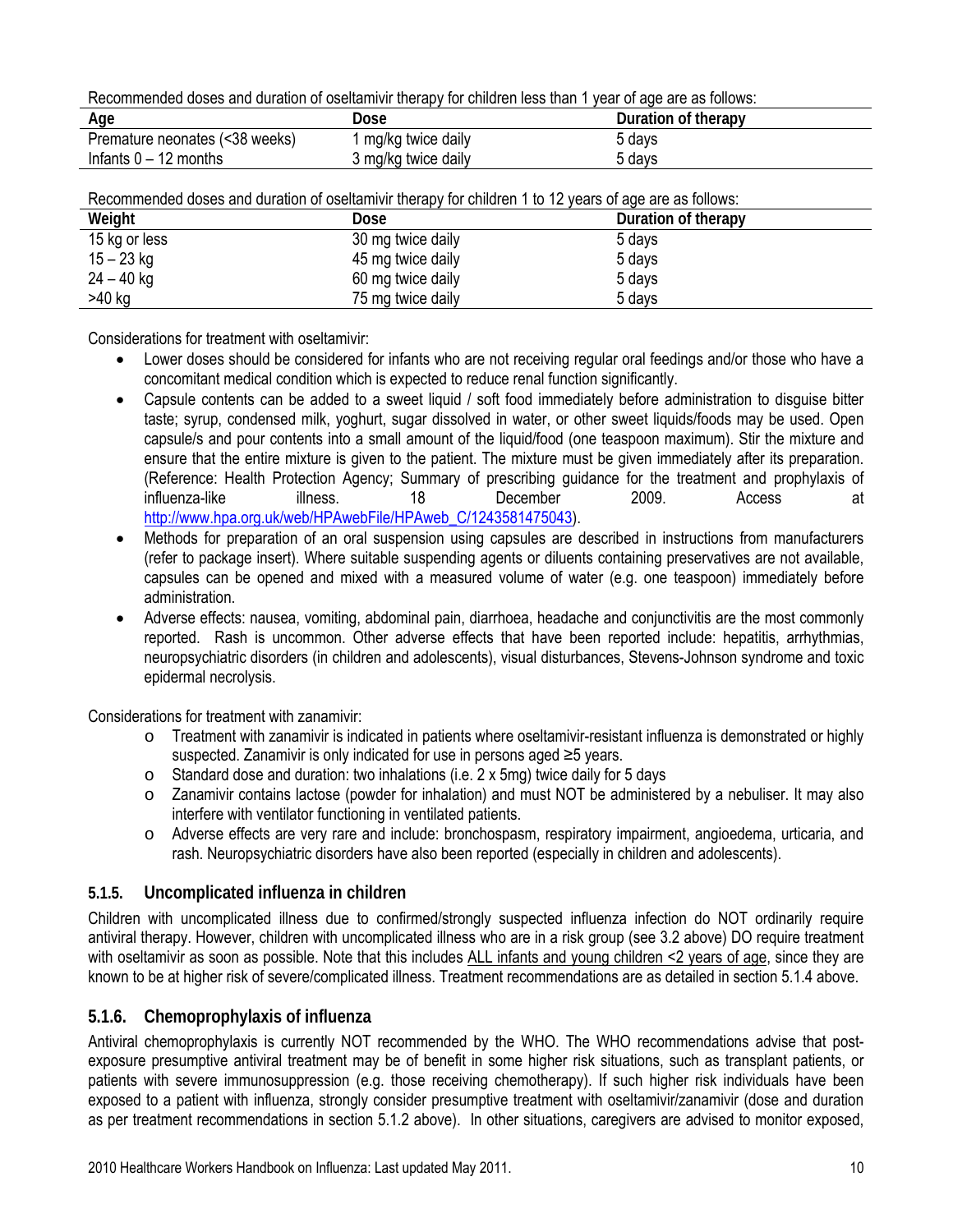high-risk patients for early signs and symptoms of acute respiratory infection and ILI and to start antiviral treatment promptly (dose and duration as per treatment recommendations in 5.1.2 and 5.1.4 above).

In contrast to these recommendations, recent influenza management guidelines issued by the Health Protection Agency (HPA) for use in the United Kingdom, and by the Advisory Committee on Immunization Practices (ACIP) for use in the United States have made provision for the use of oseltamivir/zanamivir as chemoprophylaxis in certain settings. Common to both sets of guidelines is the major proviso that chemoprophylaxis must be given within 48 hours of last contact with a person ill with influenza in order to be effective. However, these two sets of guidelines differ as to the intended target groups for chemoprophylaxis (immunosuppressed patients only versus all persons at higher risk for severe disease) and the dose of chemoprophylactic oseltamivir (e.g. 75 mg once daily versus 75 mg twice daily for adults).

It is therefore advised to follow the WHO guidelines in this regard, and to seek specialist advice when indicated.

### <span id="page-10-0"></span>**5.2. Other interventions for management**

- **•** Oxygen therapy: Monitor O<sub>2</sub> saturation and maintain SaO<sub>2</sub> > 90% (92-95% for pregnant women) with nasal cannulae or face mask. High flow  $O_2$  may be required in severe cases.
- **Antibiotics:** In cases of pneumonia, early empiric treatment for community acquired pneumonia is advised. Since there is an increased risk of secondary infection with *S. pneumoniae*, *S. aureus and S.pyogenes*, co-amoxiclav is a suitable empiric antibiotic. Submit appropriate specimens for MC&S to lab, and tailor antibiotic/s accordingly.
- **Corticosteroids:** Low doses of systemic corticosteroids may be considered for patients in septic shock who require vasopressors, or when indicated for another reason. However, systemic corticosteroids are NOT recommended as adjunctive treatment for influenza.
- **Paracetamol / acetaminophen:** Administer for fever or pain.
- **Salicylates (aspirin and aspirin-containing products):** Do NOT use in children and young adults < 18 years (increased risk of Reye's syndrome with influenza). Do NOT use in pregnant women (foetal risks and maternal bleeding)
- **NSAIDs:** Do NOT use in pregnant women (foetal risks and maternal bleeding)

There is insufficient data on efficacy, safety or both for the following agents and their use is therefore not recommended at present: immunoglobulins, intranasal interferons, arbidol, ribavirin, favipiravir.

### <span id="page-10-1"></span>**5.3. Additional comments on management**

#### <span id="page-10-2"></span>**5.3.1. Severely ill patients**

- Antiviral therapy
	- o Oseltamivir therapy should be started immediately upon admission. Treatment decisions should be based on clinical presentation and should NOT be delayed pending laboratory confirmation of influenza. Higher doses (150 mg twice daily) for prolonged duration (10 days) may be of benefit.
	- o Dose adjustment according to creatinine clearance is necessary for patients with renal impairment.
- Other issues regarding critical care management of patients with influenza are beyond the scope of this document. A comprehensive review appears in the journal *Critical Care Medicine* 2010 Vol. 38, No. 4(Suppl.) pp e1-e142: H1N1 Novel Influenza: Pandemic Issues for Critical Care Practitioners. Free access is available online at: http://journals.lww.com/ccmjournal/toc/2010/04001

#### <span id="page-10-3"></span>**5.3.2. Pregnant patients**

 Pregnant women (at all stages including 2 weeks postpartum, and especially those with co-morbidities) are at increased risk for severe or complicated influenza which may be rapidly progressive**.** HIV-infected pregnant patients seem to be at even higher risk. Influenza in pregnancy carries an increased risk of adverse pregnancy outcomes, including spontaneous abortion, preterm birth and foetal distress. Consequently, pregnant women with suspected/confirmed influenza warrant closer observation and early antiviral therapy. Treatment decisions should be based on clinical presentation and should NOT be delayed pending laboratory confirmation of influenza.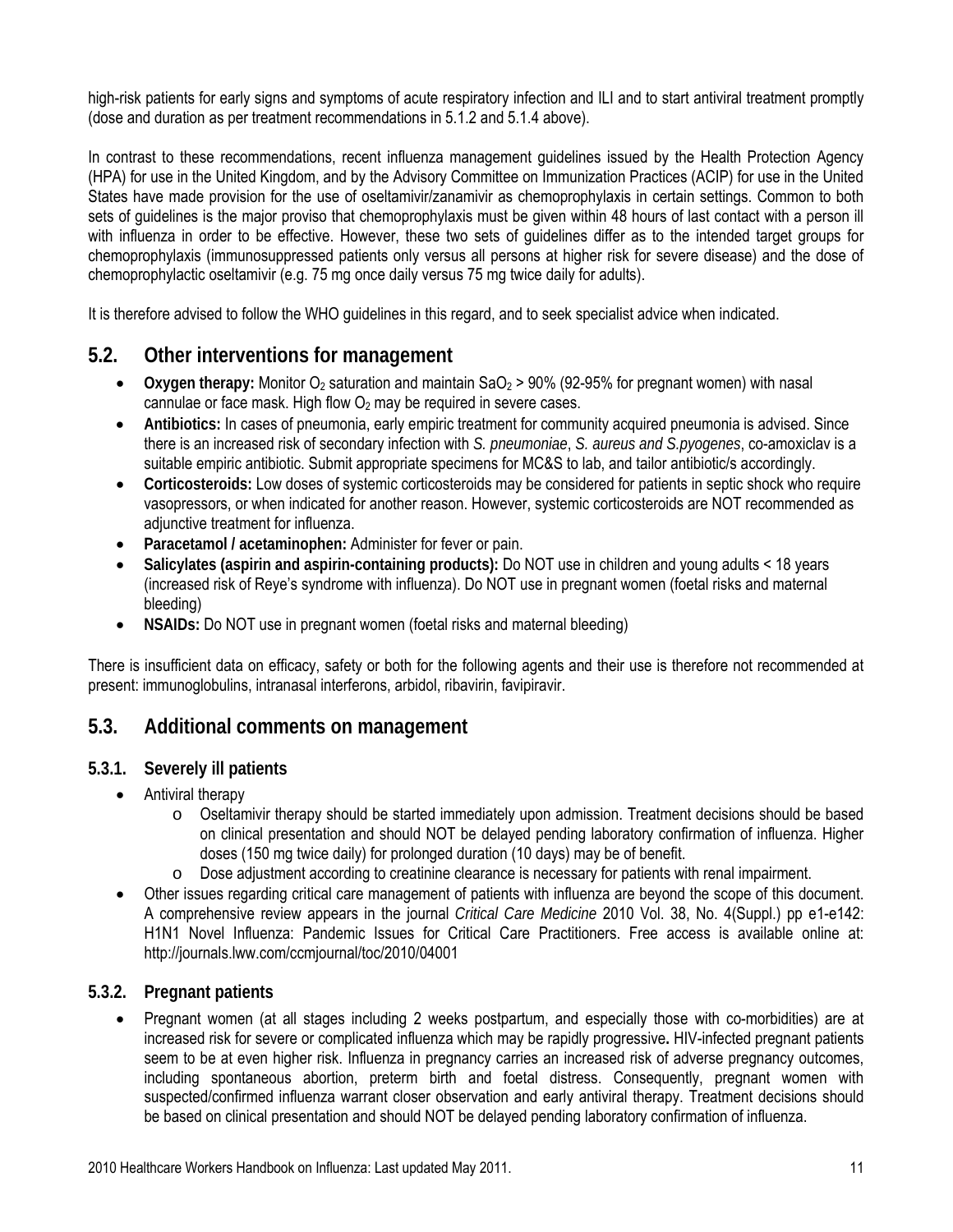- Paracetamol is recommended for pain and fever. Salicylates and NSAIDs are contraindicated in pregnancy.
- There is currently no safety data on the use of higher doses of oseltamivir (>75 mg bd) in pregnancy.

#### <span id="page-11-0"></span>**5.3.3. Children**

- Symptoms may be non-specific, therefore clinicians need to maintain a high index of suspicion. Gastrointestinal symptoms (nausea, vomiting and/or diarrhoea) are more common in children than adults, and otitis media has been reported commonly with influenza illness in children.
- Influenza-associated encephalopathy (IAE) is an uncommon but serious complication with high mortality and neurological sequelae, occurring most often in children younger than 5 years. It has been increasingly recognised worldwide in association with influenza A (both H3N2 and H1N1) as well as influenza B infection. IAE is a rapid progressive encephalopathy that usually presents within a few days of onset of typical influenza symptoms, and can manifest with diverse clinical symptoms including: seizures, altered/loss of consciousness, decreased cognitive processing including speech, motor paralysis (mimicking Guillain-Barré syndrome) or sensory loss, abnormal or delirious behaviour, and focal neurological syndromes. CSF findings are usually normal, and neuroimaging may be normal or abnormal (diffuse abnormalities or focal white matter lesions). The diagnosis of IAE rests on confirmation of influenza infection in the absence of other causes of encephalopathy/encephalitis.
- Antiviral therapy should be started early. Treatment decisions should be based on clinical presentation and should NOT be delayed pending laboratory confirmation of influenza.
- Paracetamol is recommended for pain and fever. No salicylates should be given to children, since there is an increased risk of Reye's syndrome with influenza and salicylates in younger children.
- Consider early antibiotic treatment for secondary bacterial infection.
- Lower doses of oseltamivir should be considered for infants who are not receiving regular oral feedings and/or those who have a concomitant medical condition which is expected to reduce renal function significantly.
- Routine childhood vaccination schedule must be kept up to date. Secondary bacterial pneumonia is an important cause of morbidity and death in influenza, and *Streptococcus pneumoniae* is one of the leading causes of secondary bacterial pneumonia. All children aged less than 2 years should be vaccinated with the pneumococcal conjugate vaccine (PCV7) if not previously done.
- Infant feeding and maternal separation: infants can stay with their mothers and should breastfeed if both are well enough and there are no other contraindications to breastfeeding. If a non-infectious carer is available to administer expressed breastmilk to the infant for 7 days then that may be preferable, but is not always feasible. If the mother or infant is too ill to breastfeed, separate the infant from mother but continue to give expressed breast milk if it is available.
- Treatment of neonates and preterm infants should be done in consultation with a specialist in the field.
- Infants born to mothers with influenza DO NOT require antiviral therapy unless the infant has an influenzacompatible illness and requires hospitalisation.

### <span id="page-11-1"></span>**5.3.4. HIV-infected patients**

There is data from seasonal influenza that HIV-infected persons have higher rates of hospitalisations due to severe disease as well as increased mortality. Even in the ART-era, patients with HIV have higher rates of influenza-associated hospitalisations than the general population. There is limited data for pandemic influenza on the extent to which HIV-infected patients are at higher risk for severe or complicated illness or death; however, findings of a recent (unpublished) South African study shows high HIV-prevalence amongst tested patients hospitalised with influenza, as well as an elevated incidence of influenza hospitalisation in HIV-infected individuals. Analysis of mortality data collected in South Africa during the 2009 pandemic suggests that HIV-infected patients do constitute a higher-risk group for fatal infection. Of note is that pregnant HIV-infected patients seem to be at especially high risk, and clinicians need to maintain a high index of suspicion for influenza in this group of patients.

### <span id="page-11-2"></span>**5.3.5 Patients with persistent severe or progressive disease despite appropriate antiviral treatment**

Patients who have laboratory-confirmed influenza where the clinical course remains severe or progressive despite ≥5 days of appropriate antiviral therapy (correct drug given at the correct dose etc.) should be investigated for the following:

 Bacterial secondary infections (particularly with *S. pneumoniae*, *S. aureus and S. pyogenes*) and nosocomial infections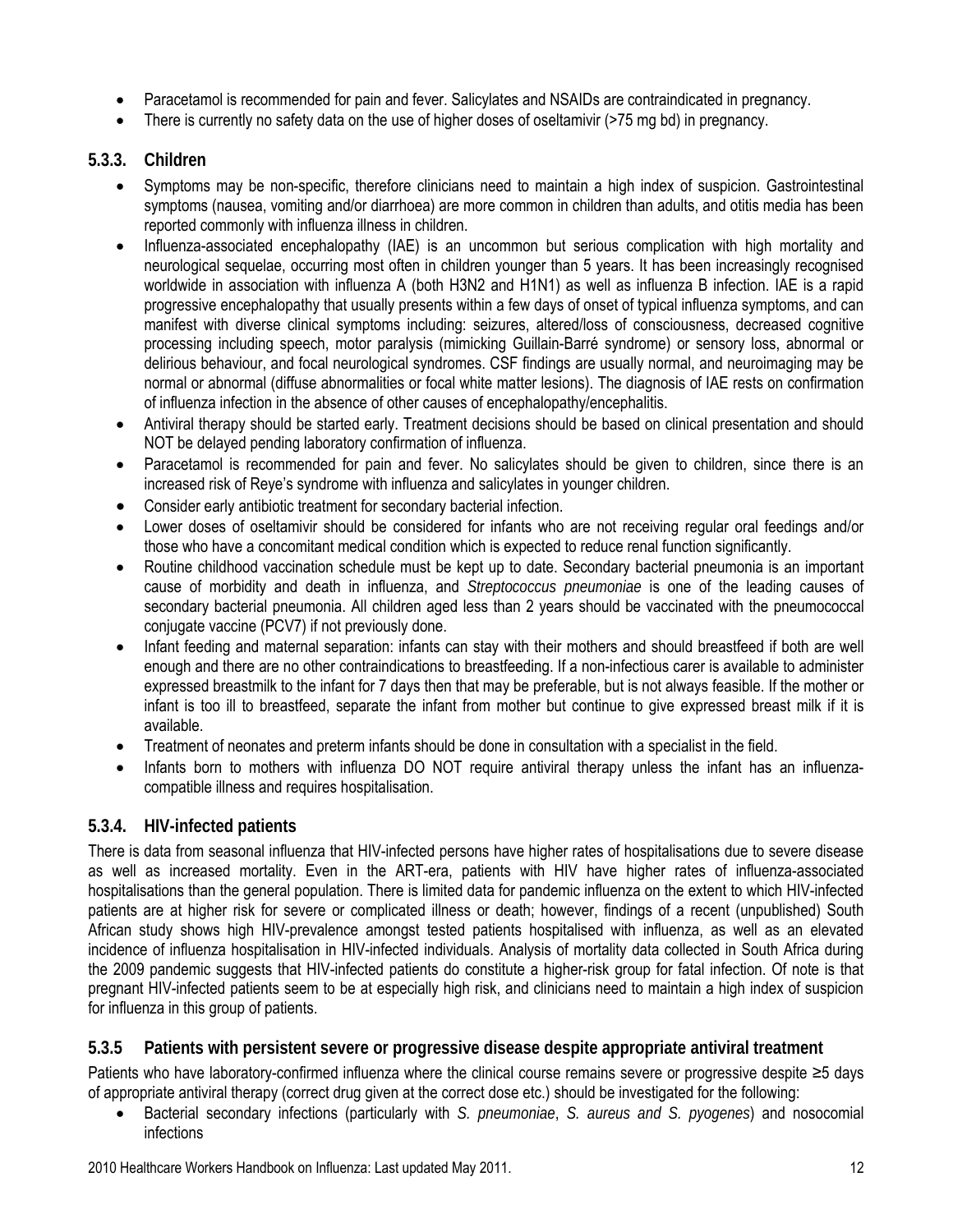- Presence of influenza-related complications (e.g. CNS involvement, myocarditis, rhabdomyolysis)
- Ongoing viral replication (as evidenced by laboratory tests): liaise with infectious diseases specialists/virologists regarding appropriate specialised testing. This may indicate infection with oseltamivir-resistant virus. Zanamivir is the treatment of choice for all patients where oseltamivir-resistance is demonstrated or highly suspected.

# **6. Infection prevention and control (IPC)**

<span id="page-12-0"></span>Human-to-human transmission of influenza viruses occurs either directly or indirectly through close, unprotected contact with large respiratory droplets. The role of smaller droplet nuclei at close-range exposure in transmission of influenza is not known, but may be more important in certain settings (e.g. aerosol-generating procedures associated with increased risk of virus transmission). Therefore, IPC precautions need to be focused on controlling respiratory droplet spread.

### <span id="page-12-1"></span>**6.1. IPC precautions**

Recommended IPC precautions when caring for patients with suspected, probable, or confirmed infection with influenza, or ILI include the following:

- When working in direct contact with patients, Standard and Droplet Precautions should be applied:
	- o Standard Precautions:
		- Hand hygiene: washing hands with soap and water or the use of an alcohol-based hand rub
		- Use of personal protective equipment (PPE): this includes facial protection (by means of a medical mask and eye-visor /goggles or a face shield) as well as use of a gown and clean gloves.
	- o Droplet Precautions:
		- Wear a medical mask if working within approximately 1 metre of the patient or upon entering the room/cubicle of a patient on Droplet Precautions
		- Perform hand hygiene before and after patient contact and immediately on removal of a medical mask
- IPC precautions when performing aerosol-generating procedures associated with an increased risk of infection transmission (e.g. aspiration/open suctioning of the respiratory tract, including for the collection of respiratory tract specimens, intubation, resuscitation, bronchoscopy, autopsy):
	- o Wear a particulate respirator (e.g. N95 respirator), a clean non-sterile long-sleeved gown, and gloves.
	- o Perform hand hygiene before and after patient contact and after PPE removal
- IPC precautions for patients who are mechanically ventilated or undergoing respiratory therapy:
	- o Mechanically ventilated patients: Standard and Droplet Precautions (but when aerosol-generating procedures are performed, particulate respirators need to be worn).
	- o Chest physiotherapy: Standard and Droplet Precautions. A medical mask should be worn by the patient if possible.
	- o Nebulisation: Standard and Droplet Precautions.

### <span id="page-12-2"></span>**6.2. Duration of isolation precautions**

- All patients should remain on Droplet Precautions for a minimum of 7 days following symptom onset.
- Droplet Precautions should be maintained until 24 hours following resolution of acute influenza symptoms, particularly fever. However, Standard Precautions remain in effect for all patient care. Certain groups of patients may have prolonged viral shedding which extends beyond resolution of acute symptoms, such that there may still be a risk of influenza transmission in the absence of symptoms. These include:
	- o Infants and children
	- o Elderly patients
	- o Severely immunosuppressed or immunocompromised patients: these individuals may shed more virus for a longer time period and are at increased risk for development of antiviral-resistant virus. For such patients, Droplet Precautions should be maintained for the duration of the illness.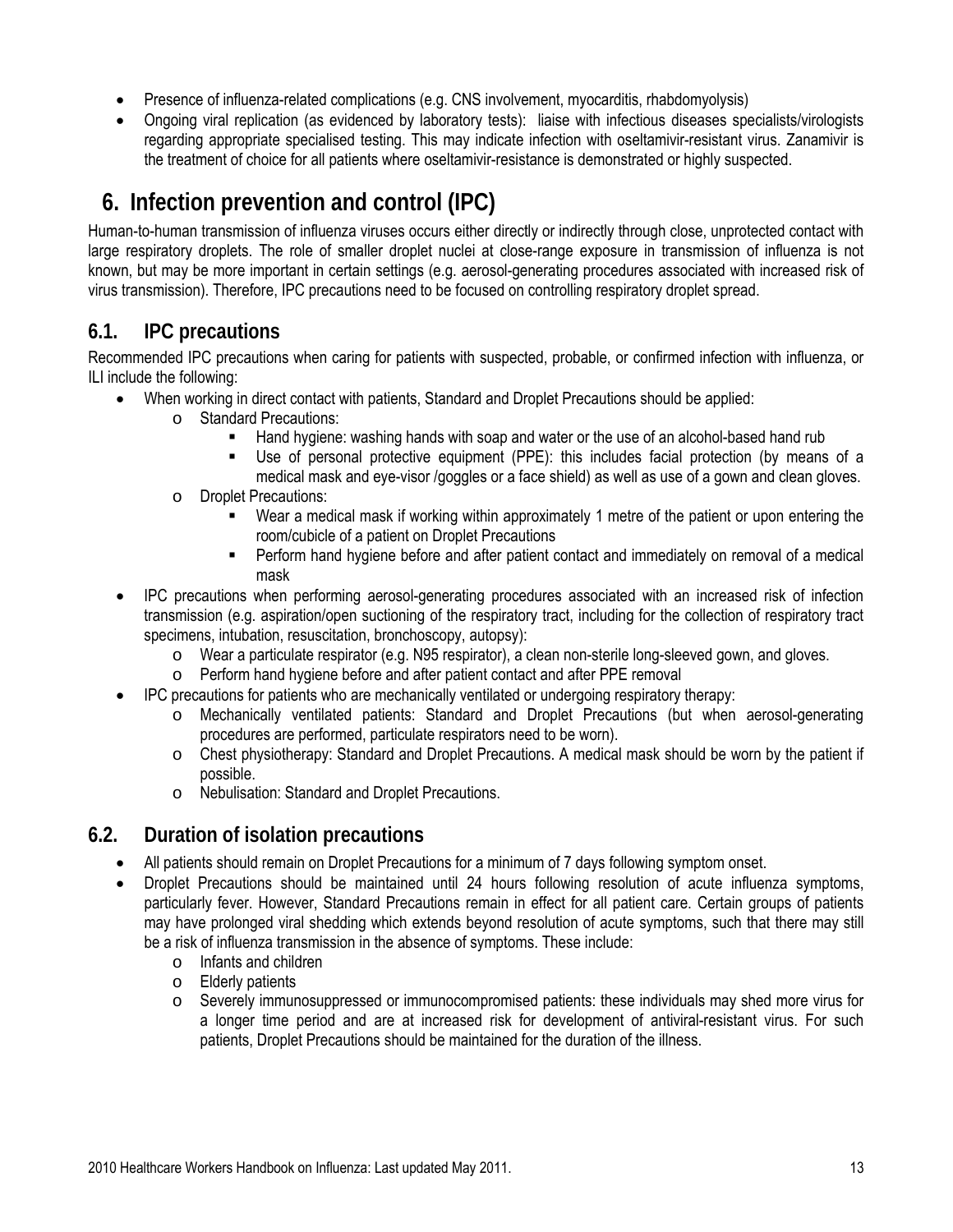# <span id="page-13-0"></span>**6.3. Respiratory hygiene/cough etiquette**

All persons (healthcare workers, patients, and visitors) should cover their mouth and nose with a disposable tissue when coughing or sneezing, then discard the tissue in a receptacle and perform hand hygiene. When possible, patients who are showing signs of an ILI should wear a medical mask in waiting areas etc.

### <span id="page-13-1"></span>**6.4. Occupational health**

Monitor healthcare workers (HCW)s in contact with patients who are ill with influenza infection; HCWs with symptoms should stay at home. HCWs at high risk for severe disease and complications of influenza should follow recommended IPC measures carefully.

# **7. Resources for further information**

<span id="page-13-2"></span>WHO guidelines:

- WHO guidelines for pharmacological management of pandemic influenza A(H1N1) 2009 and other influenza viruses (revised February 2010):
	- http://www.who.int/csr/resources/publications/swineflu/h1n1\_quidelines\_pharmaceutical\_mngt.pdf
- Clinical management of human infection with pandemic (H1N1) 2009: revised guidelines (November 2009): [http://www.who.int/csr/resources/publications/swineflu/clinical\\_management\\_h1n1.pdf](http://www.who.int/csr/resources/publications/swineflu/clinical_management_h1n1.pdf)
- Infection prevention and control during health care for confirmed, probable or suspected cases of pandemic (H1N1) virus infection and influenza-like illness (Updated guidance, 16 December 2009): [http://www.who.int/csr/resources/publications/cp150\\_2009\\_1612\\_ipc\\_interim\\_guidance\\_h1n1.pdf](http://www.who.int/csr/resources/publications/cp150_2009_1612_ipc_interim_guidance_h1n1.pdf)

Centers for Disease Control and Prevention:

 Morbidity and Mortality Weekly Report January 21, 2011. Antiviral agents for the treatment and chemoprophylaxis of influenza. Recommendations of the Advisory Committee on Immunization Practices (ACIP): [http://www.cdc.gov/mmwr/preview/mmwrhtml/rr6001a1.htm?s\\_cid=rr6001a1\\_e](http://www.cdc.gov/mmwr/preview/mmwrhtml/rr6001a1.htm?s_cid=rr6001a1_e)

Health Protection Agency:

 Pharmacological treatment and prophylaxis of influenza. Version 1.7; 12 January 2011 [http://www.hpa.org.uk/web/HPAwebFile/HPAweb\\_C/1287147812045](http://www.hpa.org.uk/web/HPAwebFile/HPAweb_C/1287147812045)

Additional information is available on the following websites:

- NICD-NHLS Website: [www.nhls.ac.za](http://www.nhls.ac.za/) then follow link to NICD,
- Department of Health Website: [www.doh.gov.za](http://www.doh.gov.za/)
- World Health Organisation Website: <http://www.who.int/topics/influenza/en/>
- Centers for Disease Control and Prevention (CDC, Atlanta):<http://www.cdc.gov/flu/index.htm>

**Further questions from health professionals can be addressed to:** 

The NICD Hotline - 082 883 9920 **\*strictly for use by health professionals only\***

**Further questions from the general public and all other queries can be directed to:** 

The Department of Health Communicable Disease Control hotline: 0861-DOH-CDC (0861-364-232)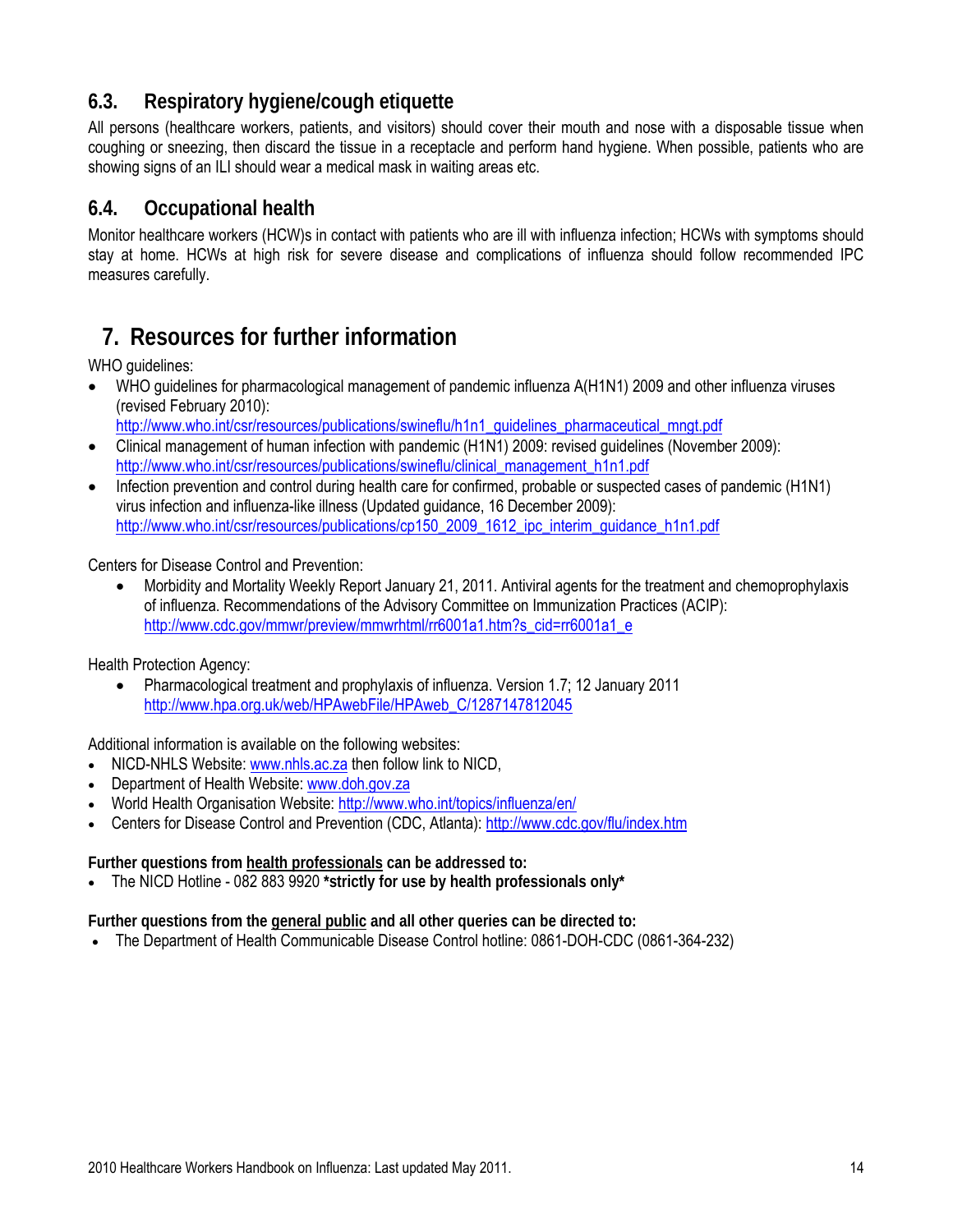# <span id="page-14-0"></span>**Appendix 1: Home care guidance: healthcare workers' directions to patients/caregivers**

**Home Care Guidance: healthcare workers' directions to patients/caregivers** 

**1. You will probably be sick for several days with fever and respiratory symptoms.** 

- **2. Take Medications as Prescribed:**
- Take all of the antiviral medication as directed (where applicable).
- Continue to cover your mouth and nose when you cough and wash your hands often (even when taking antiviral medications), to prevent spreading influenza to others.
- Visit the clinic/GP if you experience any side effects; i.e. nausea, vomiting, rash, or unusual behaviour.
- Take medications for symptom relief as needed for fever and pain such as paracetamol or ibuprofen. These medicines do not need to be taken regularly if your symptoms improve.
- Do not give aspirin (acetylsalicylic acid) or products that contain aspirin to children or teenagers 18 years old or younger.
- Do not give aspirin or NSAIDs to pregnant women.
- Children should not be given over-the-counter cold medications without first consulting a healthcare worker.

#### **3. Seek Emergency Care:**

If your child experiences any of the following:

- Fast breathing or difficulty breathing
- Bluish or grey skin colour
- Not drinking enough fluids
- Severe or persistent vomiting
- Not waking up or not interacting
- Being so irritable that the child does not want to be held
- Flu-like symptoms improve but then return with fever and worse cough

In adults, emergency warning signs that need urgent medical attention include:

- Difficulty breathing or shortness of breath
- Pain or pressure in the chest or abdomen
- Sudden dizziness
- Confusion
- Severe or persistent vomiting
- Flu-like symptoms improve but then return with fever and worse cough

**4. Follow These Home Care Recommendations:** 

- Stay home for 7 days after your symptoms begin
- Drink clear fluids (such as water, broth, sports drinks, electrolyte beverages for infants) to keep from being dehydrated.
- Dishes etc. can be washed with hot soapy water.
- Throw away tissues and other disposable items used by the sick person in the rubbish bin. Wash your hands after touching used tissues and similar waste.
- Have everyone in the household wash hands often with soap and water, especially after coughing or sneezing. Alcoholbased hand cleaners are also effective.
- Avoid touching your eyes, nose and mouth.
- Continue with medication for chronic diseases as prescribed (e.g. ART, TB treatment).